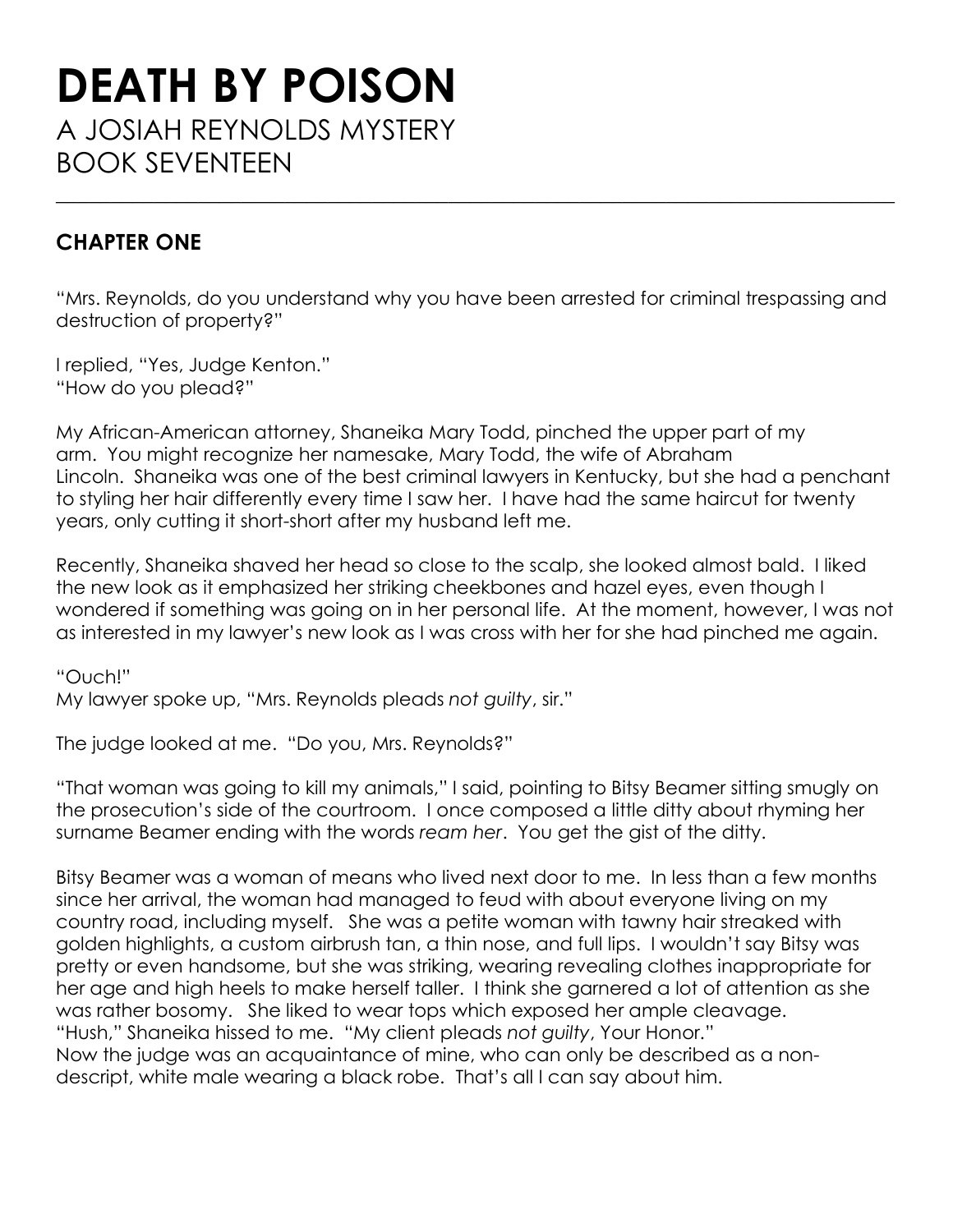"You've already stated your client's plea, Ms. Todd. I have it recorded." The judge addressed me again. "This is not the first time you have gotten into trouble with the law, Mrs. Reynolds."

"I've been more sinned against than sinned, sir."

There was an amused smile on the judge's face, which quickly faded when the DA harrumphed.

"The charge is that you took a chainsaw, trespassed upon your neighbor's property, and cut down all Mrs. Beamer's fruit trees."

"Yes, sir. I told you I had to."

"Are you confessing that you did, indeed, commit these acts?"

Confused, I blurted out, "I plead the fifth, Judge Kenton." I heard Shaneika exhale with frustration.

"Mrs. Beamer has a video of you cutting down her trees," the judge said.

I shrugged. "Does she have a video of her fruit falling on my side of the property fence? Her fruit has pips, which cause cyanide poisoning. She planted too close to the property line. I have told and told her that my grazing animals can get sick if they eat the cherry and peach pips."

"I chew on fruit stones all the time and never become ill," Mrs. Beamer offered. "Besides the orchard was young and had not born fruit yet. This is a fanciful conspiracy theory of my neighbor's."

"It was a preemptive strike, Your Honor," I said.

"Mrs. Reynolds acted with malice. How could my trees be dangerous, Judge?" Judge Kenton slammed down his gavel. "I'll ask the questions. You be quiet until spoken to, Mrs. Beamer."

"Mrs. Reynolds has her own orchard," the DA said, intervening. "I don't see how she takes offense at Mrs. Beamer having one."

"My orchard is fenced off. My pasture animals can't get to it, but Mrs. Beamer's trees were right next to my best horse pasture. Many of those horses are worth over a hundred thousand dollars, and I'm responsible for them. The branches of her trees overhang my property and the fruit will fall on my grass."

Bitsy cut in, "See how she exaggerates, Judge. They did not hang over her property line. They were young trees."

"But they would have," I countered, turning to face Bitsy Beamer. "Everyone knows not to plant stone-pitted fruit trees around pasture animals—that is everyone but you." I pleaded with the judge. "Remember when the horses got sick from eating from the wild black cherry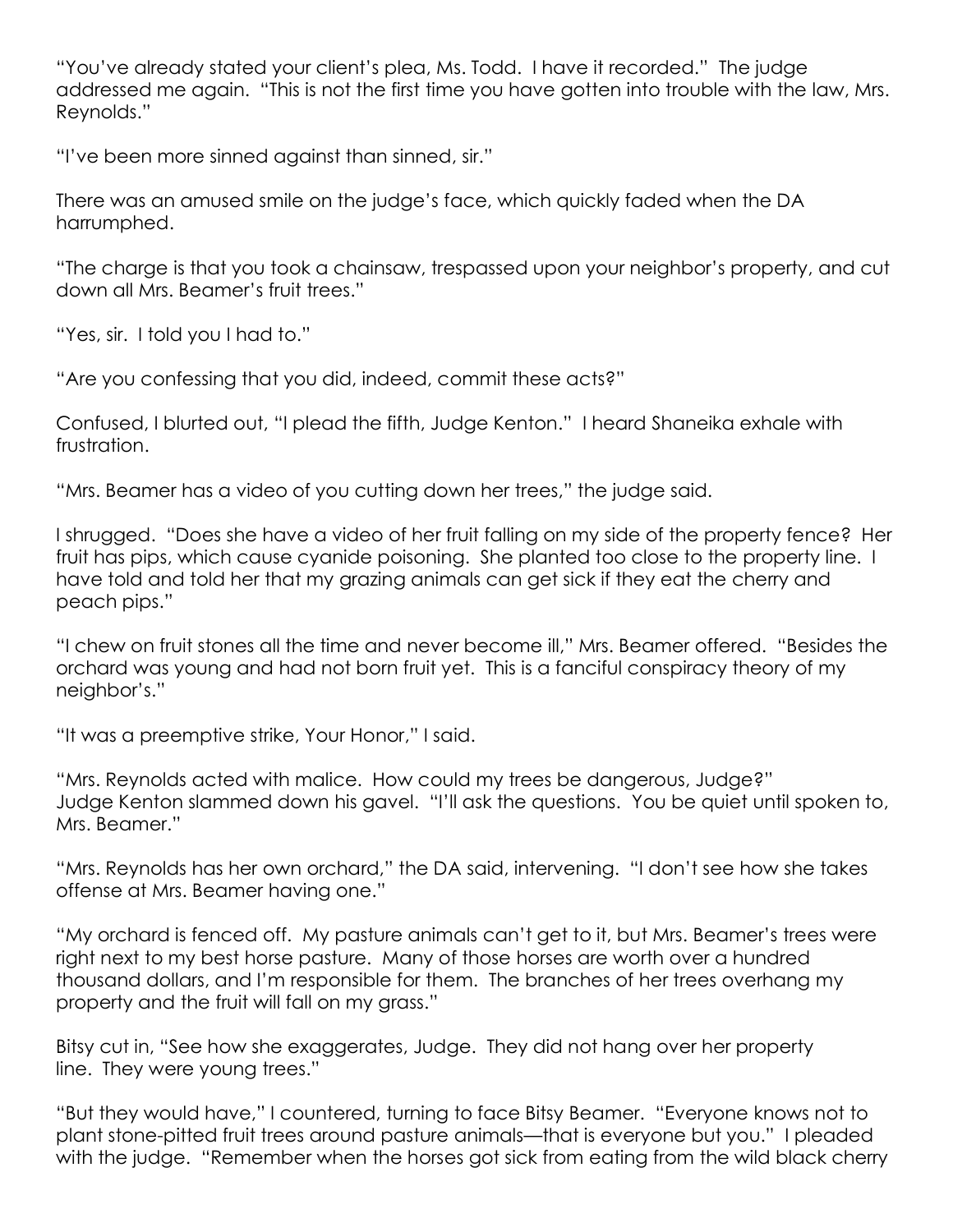tree in 2001. Over a thousand foals were lost. It devastated the Thoroughbred industry in our area for years."

"Put your precious horses in another pasture," Mrs. Beamer shot back.

"QUIET!" roared the judge. He turned his ice blue peepers on me. "Let's settle this once and for all. Mrs. Reynolds—you are to pay Mrs. Beamer restitution for her orchard."

Bitsy Beamer smirked.

I protested, "Judge Kenton, she started it." I couldn't believe the judge was ruling against me.

"I'm not finished, Mrs. Reynolds." He flashed his cerulean peepers on Bitsy. "Mrs. Beamer, if you choose to plant another orchard, you are to plant at least fifty feet from any property line with your neighbors. I also suggest you learn to get along with your neighbors. Since you have bought your property, Mrs. Reynolds and Lady Elsmere have sued you over water rights."

"I was trying to form a lake in front of my house, Judge."

"That may be, but you are not allowed to dam up a running stream that supplies water throughout the farms of Lady Elsmere and Mrs. Reynolds plus other neighbors north of you. Their animals rely on that water."

Bitsy Beamer sniffed. "It was not against the law to do so."

"Actually, it is, which is why you lost that suit. Then the neighbor on the other side of your farm sued you for building new fences on her property and tearing down 19<sup>th</sup> century stone walls that divided the property."

Bitsy remarked, "It was a mistake caused by the land surveyor. He told me the wall was on my property."

The DA objected. "Objection. These cases have no bearing on the current charge against Mrs. Reynolds, Judge."

The judge said, "Overruled." He continued with his lecture. "Kentucky is trying to save those rock walls, Mrs. Beamer. Irish immigrants taught enslaved African Americans how to build them, which is why we call them *slave walls*. Many of them are over two hundred years old and an integral part of Kentucky's history. The descendants of those who built the walls take offense at seeing them torn down. It makes people cranky, you understand."

"The rock fences were in terrible shape, and I didn't think my neighbor would mind if I tore them down and put up a nice pretty, wood fence," Bitsy Beamer replied to Judge Kenton.

"They weren't yours to tear down, and there are grants available to help with rock fence repairs in the state."

"It wasn't my fault."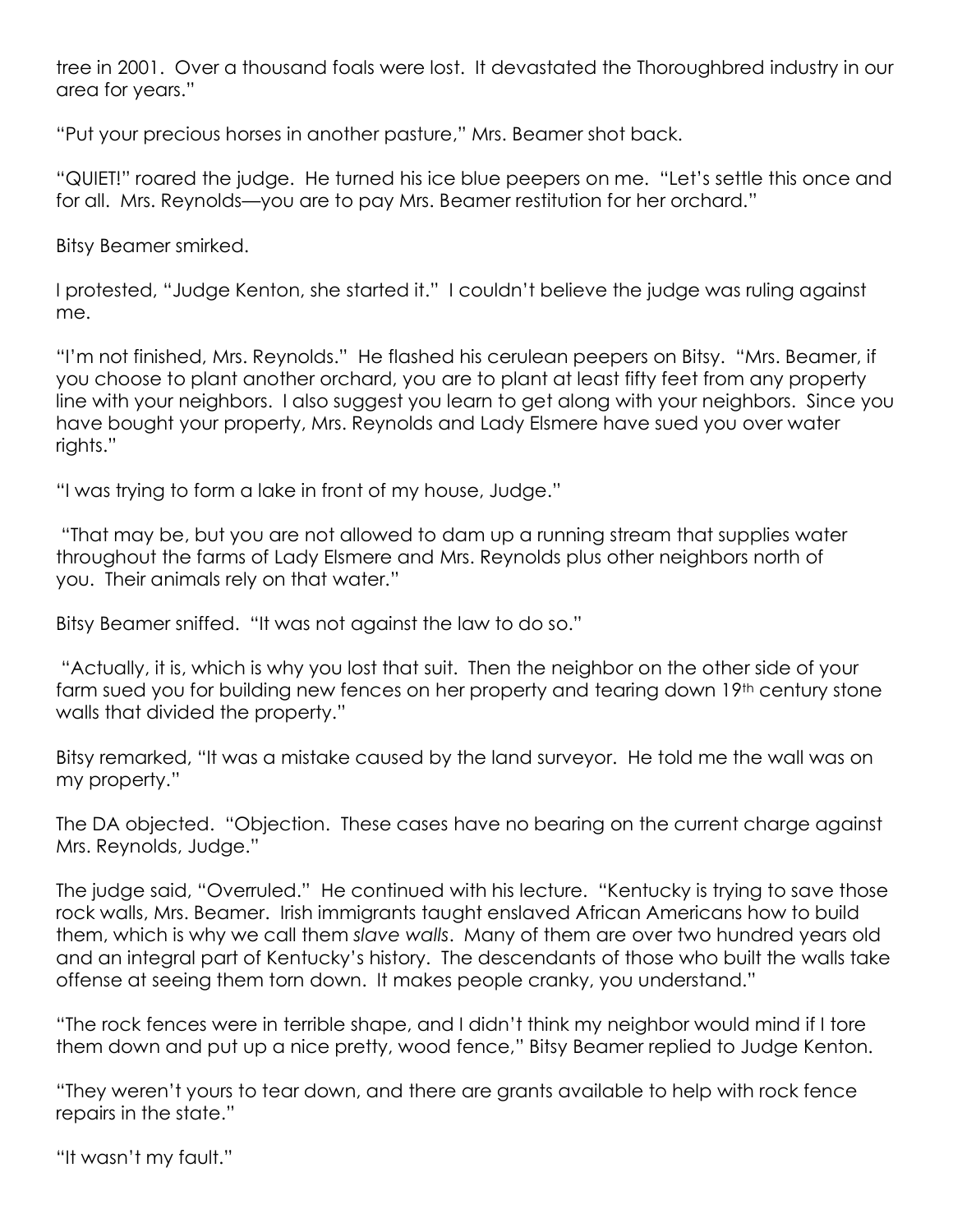"It always seems to be someone else's fault." The judge peered at her over his glasses. "While I don't condone Mrs. Reynolds actions, I understand seeing stone fruit trees planted near one of her pastures put the fear of God into her and why she did what she did. It's simply not done, Mrs. Beamer, to plant these trees near pasture animals."

"I see. I didn't know, Judge."

I wanted to vomit. Bitsy Beamer was lying through her teeth. She knew those trees would cause a ruckus with me, but I remained quiet. Mainly because Shaneika pinched me again.

The judge didn't believe her either. "Let's try to get along with your neighbors, shall we?"

"They should try to get along with me. They do nothing but harass me."

The judge sighed while giving Mrs. Beamer a long, hard stare.

It was my time to smirk now. I could tell Judge Kenton didn't like Bitsy Beamer, but that didn't stop him from doing his duty according to the law. Drat!

"Mrs. Reynolds, the trees have been valued at seven thousand dollars. The court orders that you pay that amount to Mrs. Beamer as restitution plus court costs." The judge slammed his gavel and quickly left the bench. A glass of bourbon was customarily awaiting the judge in his chambers, and he muttered under his breath that he needed a shot after dealing with those middle-aged loonies. Judge Kenton corrected himself. Only one was a middle-aged loony. Josiah Reynolds, though meddlesome, was well respected in the community, but God help those who got on her wrong side.

After the judge left the courtroom, I turned to Shaneika. "Seven thousand? Oh goodness, where am I going to get that amount of money? Things are tight right now."

"I told you to let me handle Bitsy Beamer, but, oh no, you had to go over to her orchard in a fury and cut down those trees. Now, you've got to pay the piper. If you can't do the time, don't do the crime."

Hildegard Elizabeth Beamer, nicknamed Bitsy, stood gloating in the aisle between the prosecution and defense tables. "I hope that teaches you not to mess with me, Josiah. I'll expect a check by the end of the week or I'll call the judge about it."

I mumbled something under my breath.

"What was that?" Bitsy asked, looking for an excuse to argue.

Shaneika injected, "Mrs. Beamer, please don't speak directly to my client. You may speak to me, and I will relay any message you wish to give to her."

"Josiah can't hide behind your coattails forever."

"Mrs. Reynolds doesn't hide behind anyone, and you need to understand she is very beloved in this community. She is revered for her sleuthing skills and has many friends."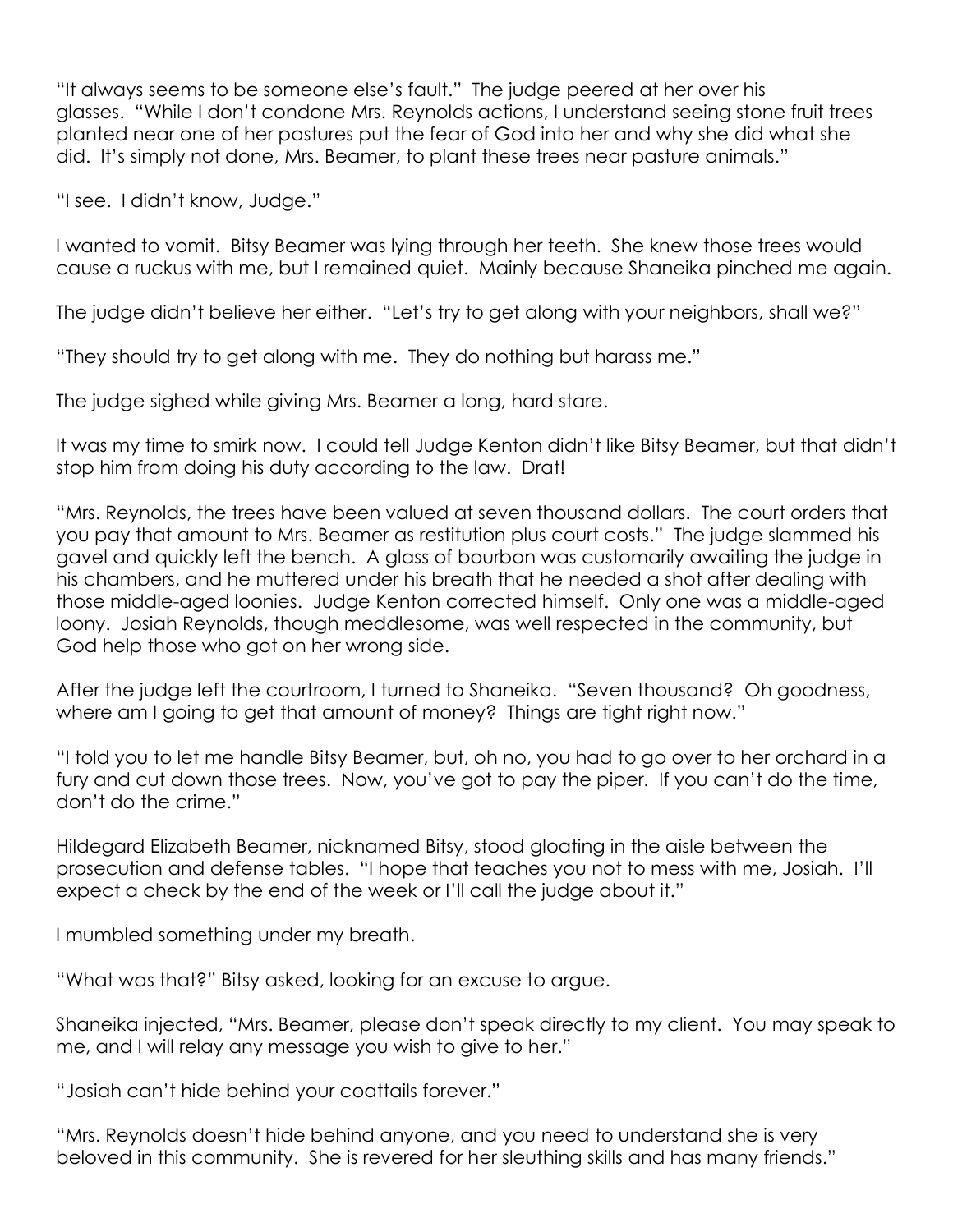"Really? Does that include Ellen Boudreaux and her crowd? I hear different—like Josiah drove her husband to a heart-attack, which killed him."

I felt the blood run to my face. Ellen Boudreaux was the woman my husband, Brannon, left me for. It didn't help matters that Ellen was the same age as my daughter, Asa, and had a love child with my husband.

Shaneika was firm. "That's enough, Mrs. Beamer. You'll get your money."

"See that I get it soon." Bitsy turned and joined the DA walking out of the courtroom. We followed them out of the court building at a discreet distance.

"Someone ought to put that woman out of her misery," I said, without thinking. "Be quiet, Josiah," Shaneika shushed. "You can't say things like that. It will come back to haunt you if someone overhears."

"Can I think it?"

"Do you think? I sometimes wonder."

I made a face. "Oh, ha ha. You're so funny. I've got to pay that harpy seven grand. How much do I owe you?"

"A couple thousand."

My head rolled. "I'll have to go to the bank and pull it out of my savings. I don't keep that kind of money in my regular accounts. I'm taking a real hit here."

"I'll go ahead and pay Beamer for the trees and send you a bill for the total amount. That way you'll only have to cut one check." I blew air out of my cheeks in frustration.

Shaneika couldn't resist saying, "I told you not to do it. Cutting down that woman's trees would only cause trouble. Didn't I tell you that?" I answered mischievously, "The Devil made me do it."

"The Devil is right. Now you need to make nice-nice with that woman and stay out of her business."

"Okay. I will," I said, thinking I would do no such thing.

Shaneika looked at the time on her phone. "I've got an appointment soon."

I looked at my wrist watch. "I'll go to the bank and transfer funds."

"You can do that online, you know."

"I like to do it in person, if you don't mind. I don't trust computers when it comes to money."